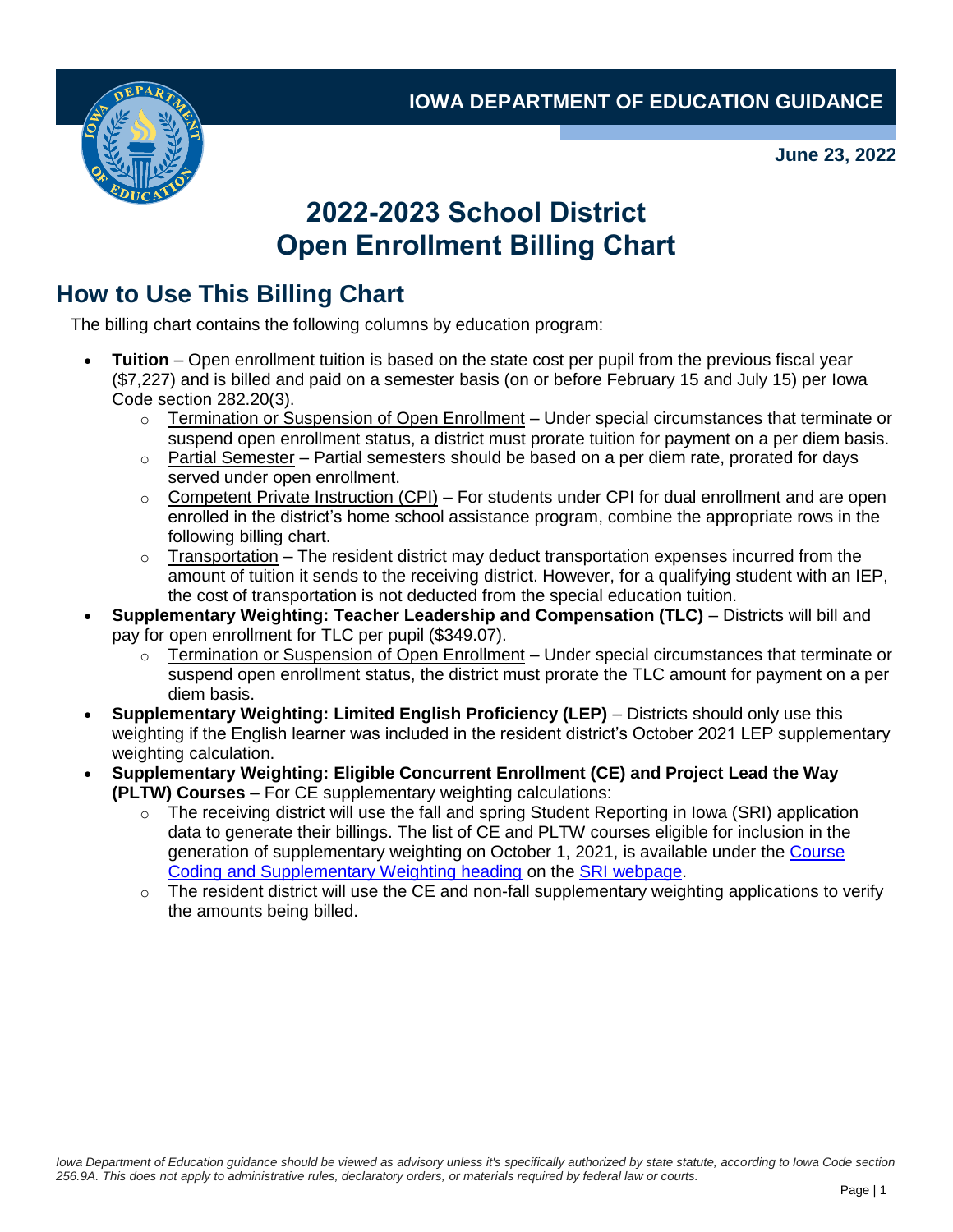## **Billing Chart**

| Program                                                                                                                                                                                                 | <b>Tuition:</b><br>\$7,227/pupil                                                                                                           | <b>Supplementary</b><br><b>Weighting: TLC</b> | <b>Supplementary</b><br><b>Weighting: LEP</b> | <b>Supplementary</b><br><b>Weighting: Eligible CE &amp;</b><br><b>PLTW Courses</b>                                                                     |
|---------------------------------------------------------------------------------------------------------------------------------------------------------------------------------------------------------|--------------------------------------------------------------------------------------------------------------------------------------------|-----------------------------------------------|-----------------------------------------------|--------------------------------------------------------------------------------------------------------------------------------------------------------|
| <b>Regular Education</b><br>$(281 - \text{IAC } 17.10(1))$                                                                                                                                              | \$7,227                                                                                                                                    | \$349.07                                      | $0.22 \times $7,227$                          | Course weighting factor x<br>percent of time the student<br>is enrolled in the course x<br>resident district's current<br>school year's cost per pupil |
| <b>Special Education</b><br>$(281 - \text{IAC } 17.11)$                                                                                                                                                 | Actual cost of<br>the program<br>through tuition-<br>in billing (TIB)                                                                      | \$349.07                                      | $0.22 \times $7,227$                          | Course weighting factor x<br>percent of time the student<br>is enrolled in the course x<br>resident district's current<br>school year's cost per pupil |
| <b>Home School Dual</b><br><b>Enrollment for K-8</b><br>$(281 - \text{IAC } 17.10(2))$                                                                                                                  | $0.1 \times $7,227$                                                                                                                        | 0.1 x \$349.07                                | $0.22 \times $7,227$                          | Not applicable                                                                                                                                         |
| <b>Home School Dual</b><br><b>Enrollment for</b><br>Grades 9-12<br><b>Extracurricular</b><br><b>Activities (281–</b><br>IAC 17.10(2))                                                                   | $0.1 \times $7,227$                                                                                                                        | 0.1 x \$349.07                                | Not applicable                                | Not applicable                                                                                                                                         |
| <b>Home School</b><br><b>Grades 9-12 Dual</b><br><b>Enrollment for</b><br><b>Academics</b><br>$(281 - \text{IAC } 17.10(2))$                                                                            | Do not bill.<br>Academic<br>classes are<br>included in the<br>serving district's<br><b>CE</b>                                              | Do not bill                                   | Do not bill                                   | Do not bill                                                                                                                                            |
| <b>Home School</b><br><b>Assistance</b><br>Program<br>$(281 - \text{IAC } 17.10(3))$                                                                                                                    | $0.3 \times $7,227$                                                                                                                        | 0.3 x \$349.07                                | Not applicable                                | Not applicable                                                                                                                                         |
| <b>Regular Education</b><br><b>Student Attending</b><br><b>CAM, Clayton</b><br>Ridge, or Any<br><b>District in Iowa</b><br>with an <b>Approved</b><br><b>Online School</b><br>(lowa Code §<br>282.18(7) | \$7,227. The<br>resident district<br>may deduct up<br>to \$200 per<br>activity for up to<br>two activities<br>per year (as<br>applicable). | \$349.07                                      | $0.22 \times $7,227$                          | Course weighting factor x<br>percent of time the student<br>is enrolled in the course x<br>resident district's current<br>school year cost per pupil   |